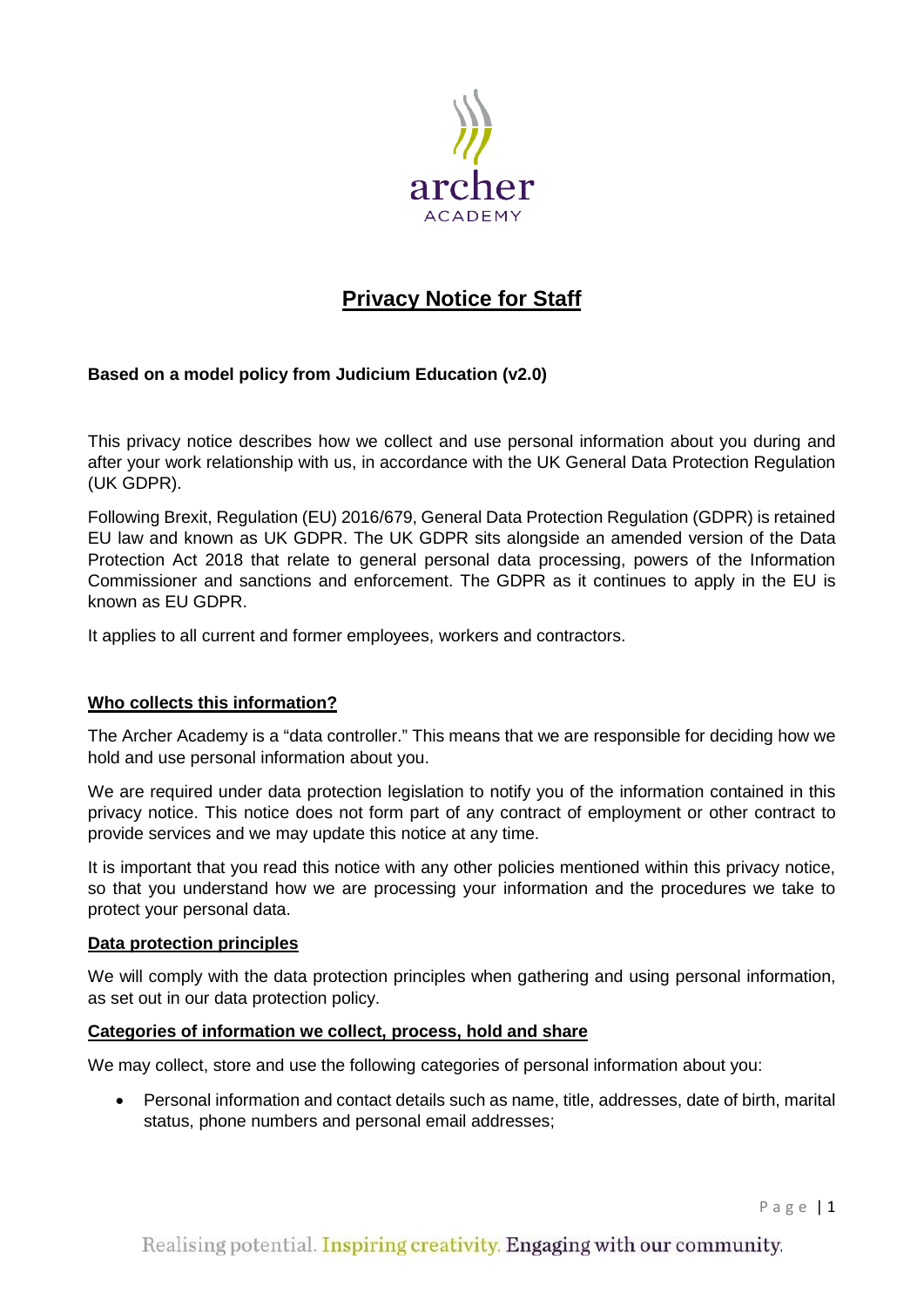- Emergency contact information such as names, relationship, phone numbers and email addresses;
- Information collected during the recruitment process that we retain during your employment including references, proof of right to work in the UK, application form, CV, qualifications;
- Employment contract information such as start dates, hours worked, post, roles;
- Education and training details;
- Details of salary and benefits including payment details, payroll records, tax status information, national insurance number, pension and benefits information;
- Details of any dependants;
- Your nationality and immigration status and information from related documents, such as your passport or other identification and immigration information;
- Information in your sickness and absence records such as number of absences and reasons (including sensitive personal information regarding your physical and/or mental health);
- Criminal records information as required by law to enable you to work with children;
- Your trade union membership;
- Information on grievances raised by or involving you;
- Information on conduct and/or other disciplinary issues involving you;
- Details of your appraisals, performance reviews and capability issues;
- Details of your time and attendance records;
- Information about the use of our IT, communications and other systems, and other monitoring information;
- Details of your use of business-related social media;
- Images of staff captured by the School's CCTV system;
- Your use of public social media (only in very limited circumstances, to check specific risks for specific functions within the School, you will be notified separately if this is to occur); and
- Details in references about you that we give to others;

## **How we collect this information**

We may collect this information from you in your application form, but we will also collect information in a number of different ways. This could be through the Home Office, our pension providers, medical and occupational health professionals we engage with, your trade union and even other employees. Information is also collected through CCTV, access control systems and any IT system the school has in place.

## **How we use your Information**

We will only use your personal information when the law allows us to. Most commonly, we will use your information in the following circumstances:

- Where we need to perform the contract we have entered into with you;
- Where we need to comply with a legal obligation (such as health and safety legislation, under statutory codes of practice and employment protection legislation);
- Where it is needed in the public interest or for official purposes;
- Where it is necessary for our legitimate interests (or those of a third party) and your interests, rights and freedoms do not override those interests;
- When you have provided us with consent to process your personal data.

We need all the categories of information in the list above primarily to allow us to perform our contract with you and to enable us to comply with legal obligations.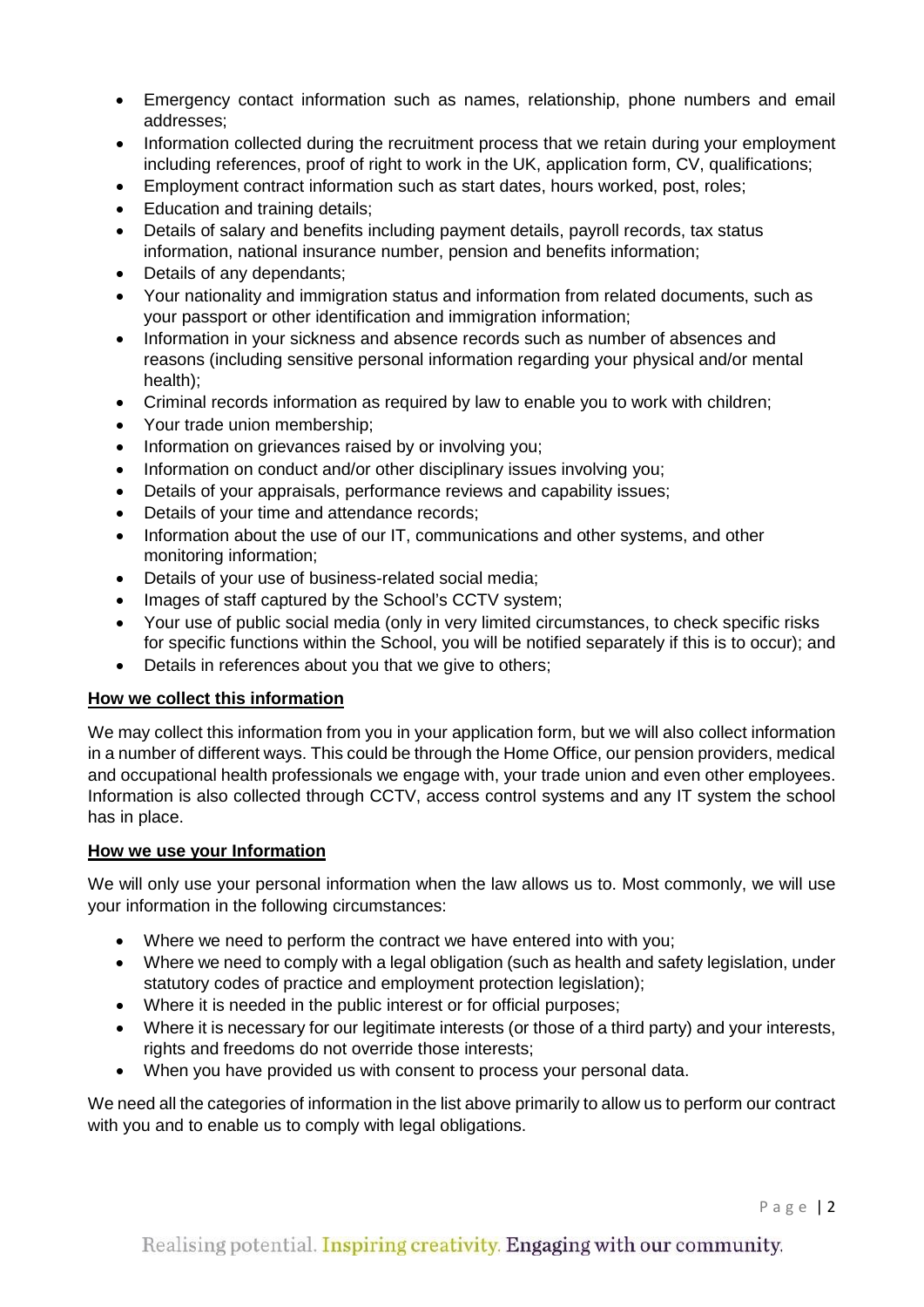The situations in which we will process your personal information are listed below:

- To determine recruitment and selection decisions on prospective employees;
- In order to carry out effective performance of the employees contract of employment and to maintain employment records;
- To comply with regulatory requirements and good employment practice;
- To carry out vetting and screening of applicants and current staff in accordance with regulatory and legislative requirements;
- To enable the development of a comprehensive picture of the workforce and how it is deployed and managed;
- To enable management and planning of the workforce, including accounting and auditing;
- Personnel management including retention, sickness and attendance;
- Performance reviews, managing performance and determining performance requirements;
- In order to manage internal policy and procedure;
- Human resources administration including pensions, payroll and benefits;
- To determine qualifications for a particular job or task, including decisions about promotions;
- Evidence for possible disciplinary or grievance processes;
- Complying with legal obligations;
- To monitor and manage staff access to our systems and facilities in order to protect our networks, the personal data of our employees and for the purposes of safeguarding;
- To monitor and protect the security of our network and information, including preventing unauthorised access to our computer network and communications systems and preventing malicious software distribution;
- Education, training and development activities;
- To monitor compliance with equal opportunities legislation;
- To answer questions from insurers in respect of any insurance policies which relate to you;
- Determinations about continued employment or engagement;
- Arrangements for the termination of the working relationship;
- Dealing with post-termination arrangements;
- Health and safety obligations:
- Prevention and detection of fraud or other criminal offences; and
- To defend the School in respect of any investigation or court proceedings and to comply with any court or tribunal order for disclosure.

Some of the above grounds for processing will overlap and there may be several grounds which justify our use of your personal information.

If you fail to provide certain information when requested, we may not be able to perform the contract we have entered into with you, or we may be prevented from complying with our legal obligations.

We will only use your personal information for the purposes for which we collected it, unless we reasonably consider that we need to use it for another reason and that reason is compatible with the original purpose.

## **How we use particularly sensitive information**

Sensitive personal information (as defined under the UK GDPR as "special category data") require higher levels of protection and further justification for collecting, storing and using this type of personal information. We may process this data in the following circumstances:

- In limited circumstances, with your explicit written consent;
- Where we need to carry out our legal obligations in line with our data protection policy;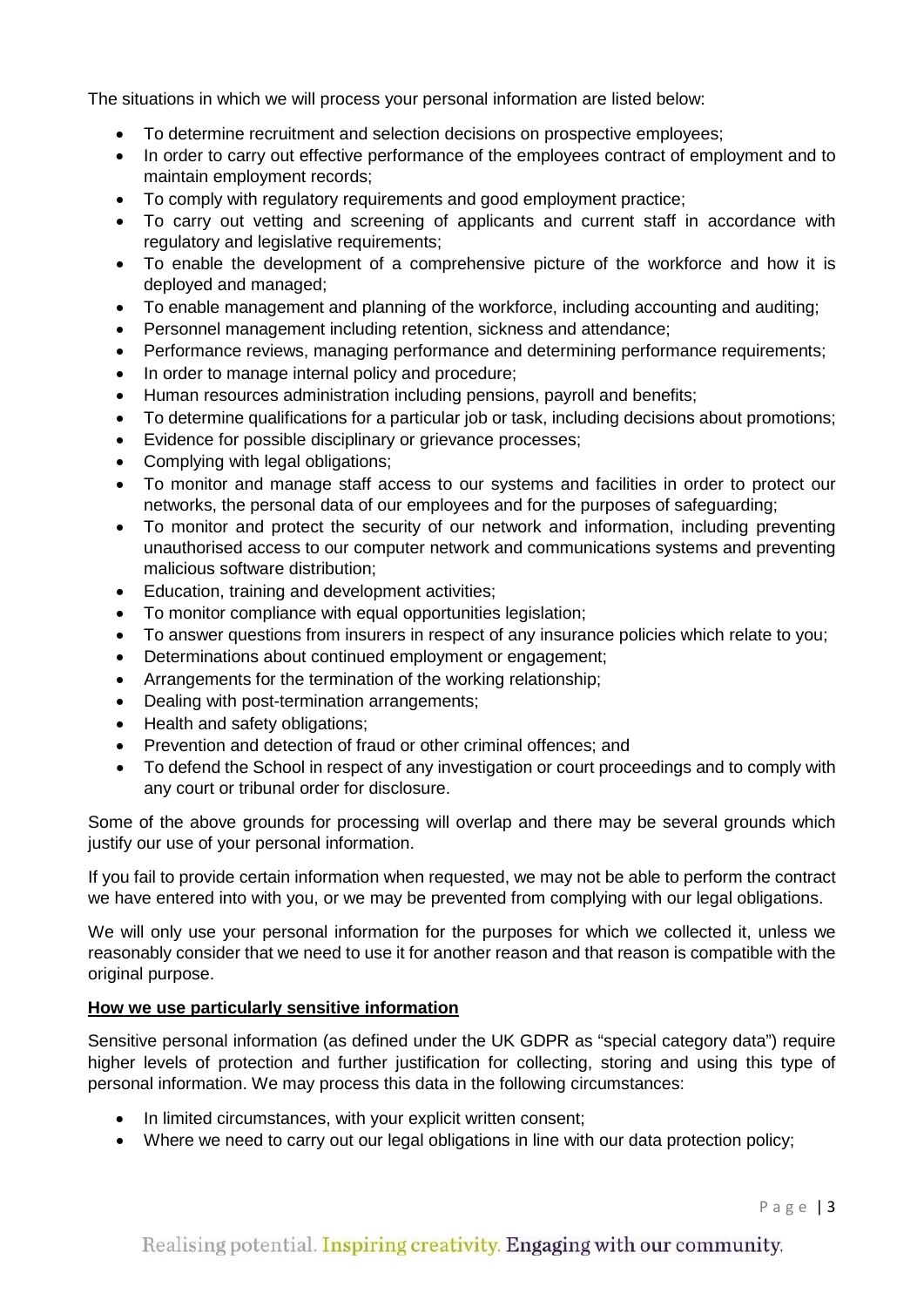- Where it is needed in the public interest, such as for equal opportunities monitoring (or in relation to our pension scheme);
- Where it is needed to assess your working capacity on health grounds, subject to appropriate confidentiality safeguards. Less commonly, we may process this type of information where it is needed in relation to legal claims or where it is necessary to protect your interests (or someone else's interests) and you are not capable of giving your consent.

We will use this information in the following ways:

- Collecting information relating to leave of absence, which may include sickness absence or family related leave;
- To comply with employment and other laws;
- Collecting information about your physical or mental health, or disability status, to ensure your health and welfare in the workplace and to assess your fitness to work, to provide appropriate workplace adjustments, to manage sickness absence and to administer benefits;
- Collecting information about your race or national or ethnic origin, religious, philosophical or moral beliefs, or sexual life or sexual orientation, to ensure meaningful equal opportunity monitoring and reporting.
- To record trade union membership information to pay trade union premiums and to comply with employment law obligations.

# **Criminal convictions**

We may only use information relating to criminal convictions where the law allows us to do so. This will usually be where it is necessary to carry out our legal obligations. We will only collect information about criminal convictions if it is appropriate given the nature of the role and where we are legally able to do so.

## **Sharing data**

Where appropriate we will collect information about criminal convictions as part of the recruitment process or we may be notified of such information directly by you in the course of working for us.

We may need to share your data with third parties, including third party service providers where required by law, where it is necessary to administer the working relationship with you or where we have another legitimate interest in doing so. These include the following:

- the Department for Education (DfE);
- Ofsted;
- Prospective Employers;
- Welfare services (such as social services);
- Law enforcement officials such as police, HMRC;
- LADO;
- Training providers;
- Professional advisors such as lawyers and consultants;
- Support services (including HR support, insurance, IT support, information security, pensions and payroll);
- The Local Authority;
- Occupational Health;
- DBS;
- Recruitment and supply agencies.

Information will be provided to those agencies securely or anonymised where possible.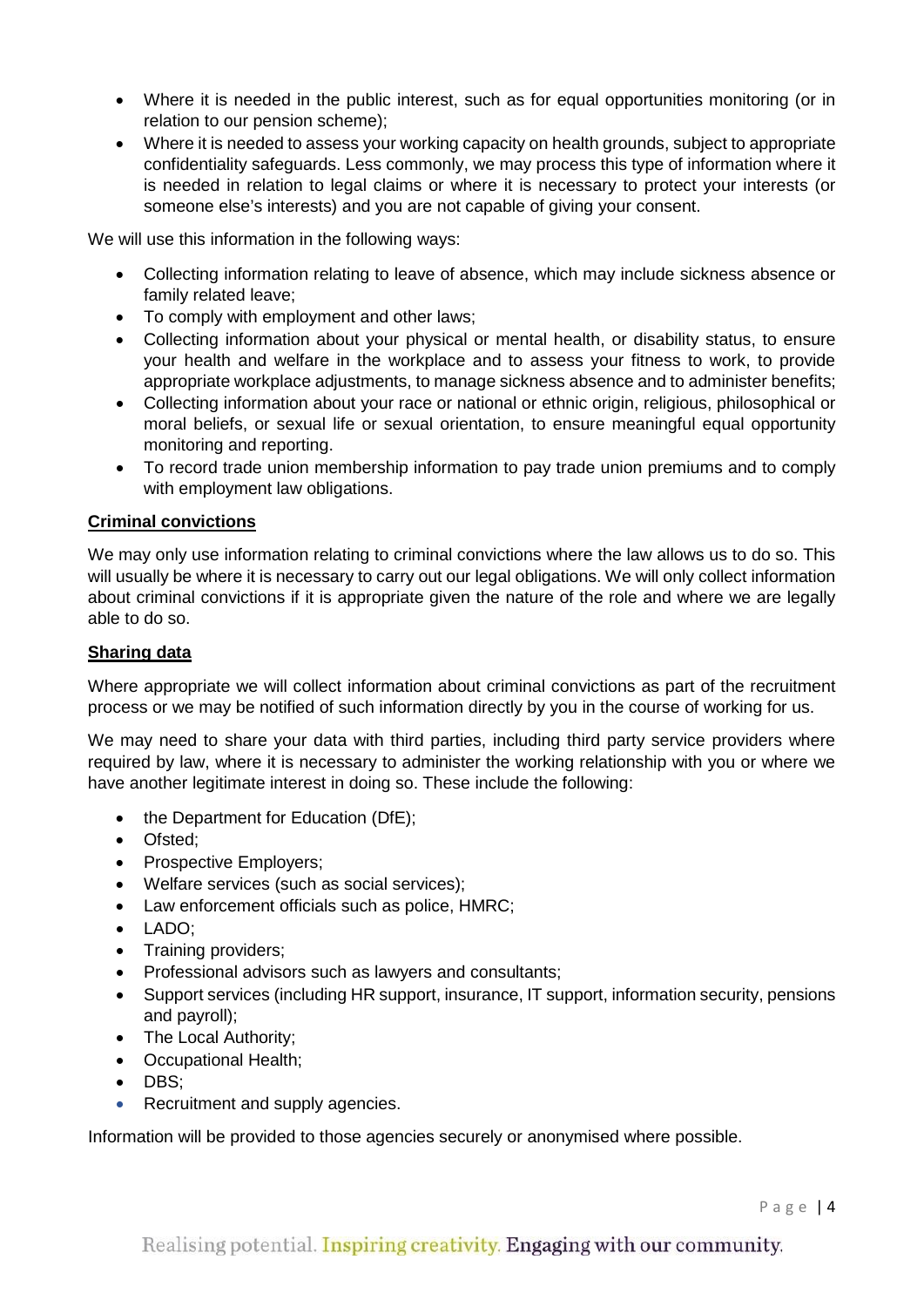The recipient of the information will be bound by confidentiality obligations, we require them to respect the security of your data and to treat it in accordance with the law.

We may transfer your personal information outside the UK and the EU. If we do, you can expect a similar degree of protection in respect of your personal information.

## **Retention periods**

Except as otherwise permitted or required by applicable law or regulation, the School only retains personal data for as long as necessary to fulfil the purposes they collected it for, as required to satisfy any legal, accounting or reporting obligations, or as necessary to resolve disputes.

Once you are no longer a staff member at the school we will retain and securely destroy your personal information in accordance with our data retention policy which can be obtained by emailing [dpo@thearcheracademy.org.uk](mailto:dpo@thearcheracademy.org.uk) or calling the school on 020 8365 4110.

## **Security**

We have put in place measures to protect the security of your information (i.e. against it being accidentally lost, used or accessed in an unauthorised way). In addition, we limit access to your personal information to those employees, agents, contractors and other third parties who have a business need to know.

You can find further details of our security procedures within our Data Breach policy, which can be found on our website [here.](https://thearcheracademy.org.uk/data-protection/)

It is important that the personal information we hold about you is accurate and current. Please keep us informed if your personal information changes during your working relationship with us.

## **Your rights of access, correction, erasure and restriction**

Under certain circumstances, by law you have the right to:

- Access your personal information (commonly known as a "subject access request"). This allows you to receive a copy of the personal information we hold about you and to check we are lawfully processing it. You will not have to pay a fee to access your personal information. However, we may charge a reasonable fee if your request for access is clearly unfounded or excessive. Alternatively, we may refuse to comply with the request in such circumstances;
- Correction of the personal information we hold about you. This enables you to have any inaccurate information we hold about you corrected;
- Erasure of your personal information. You can ask us to delete or remove personal data if there is no good reason for us continuing to process it;
- Restriction of processing your personal information. You can ask us to suspend processing personal information about you in certain circumstances, for example, if you want us to establish its accuracy before processing it;
- To object to processing in certain circumstances (for example for direct marketing purposes);
- To transfer your personal information to another party.

If you want to exercise any of the above rights, please contact [dpo@thearcheracademy.org.uk.](mailto:dpo@thearcheracademy.org.uk)

We may need to request specific information from you to help us confirm your identity and ensure your right to access the information (or to exercise any of your other rights).

## **Right to withdraw consent**